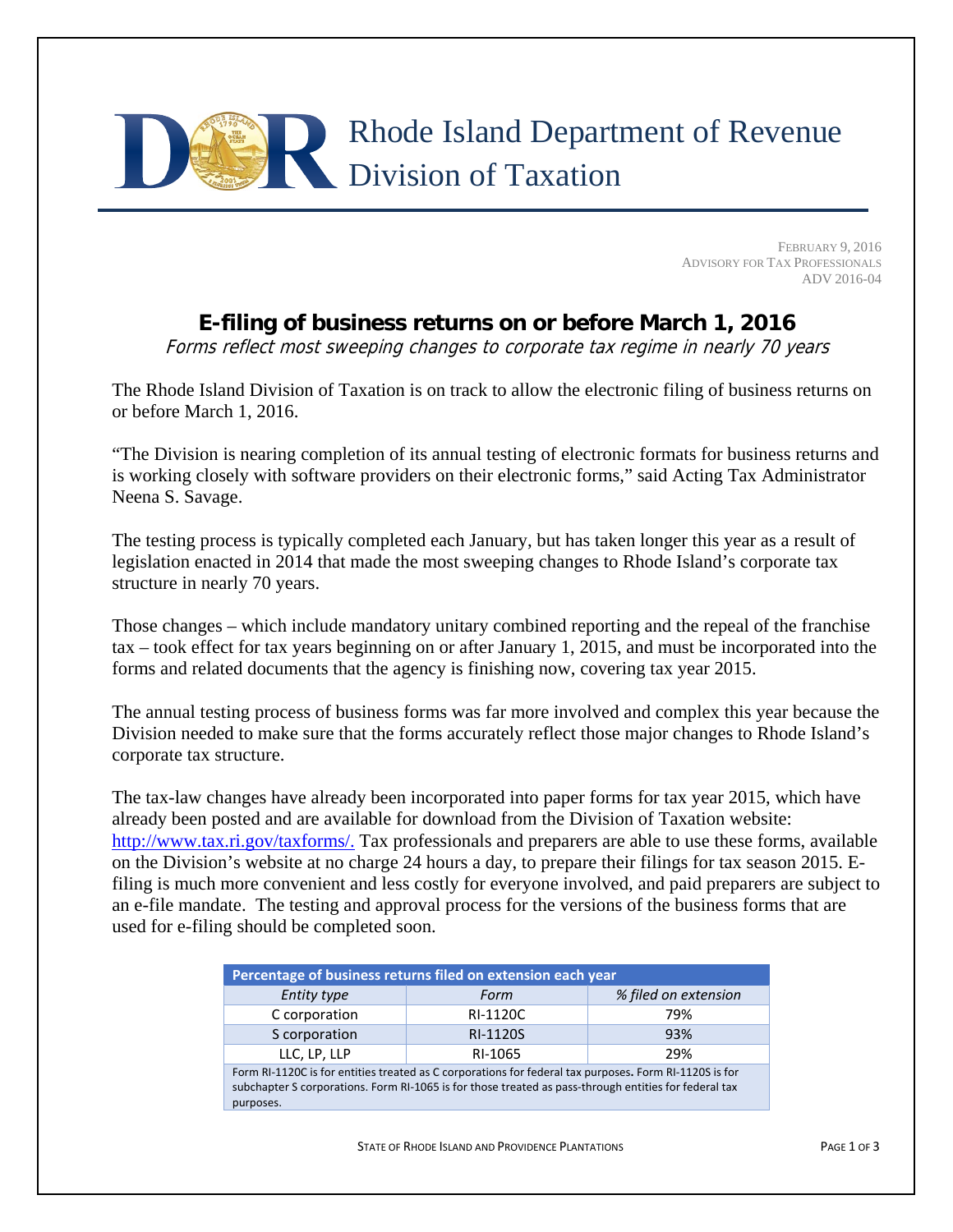Most C corporations and S corporations file their Rhode Island returns on extension each year, so they do not need the forms to e-file at this time of year – they e-file in the fall. Also, information returns for pass-through entities are not due until mid-April. Nevertheless, the Division is on track to give tax professionals and their business clients every opportunity to e-file early, well in advance of their filing deadlines for tax year 2015.

## **Background**

On January 19, 2016, the Rhode Island Division of Taxation notified all tax professionals, software vendors, and other stakeholders that the Division had begun accepting electronically filed personal income tax returns for tax year 2015 -- signaling the official start to tax-filing season: http://go.usa.gov/cUZJw

To date, the Division has processed 23,002 more personal income tax returns than at this time last year, an increase of 54 percent. As of Feb. 2, 2016, the Division had processed 65,500 personal income tax returns, compared with 42,498 returns that the Division had processed as of Feb. 4, 2015.

| Personal income tax returns processed |                                                                            |                   |              |  |
|---------------------------------------|----------------------------------------------------------------------------|-------------------|--------------|--|
| Filing season 2015                    | Filing season 2016                                                         | <b>Difference</b> | Difference   |  |
|                                       |                                                                            | (returns)         | (percentage) |  |
| 42.498                                | 65.500                                                                     | $+23.002$         | $+54%$       |  |
|                                       | Totals are for filing season as of February 4, 2015, and February 2, 2016. |                   |              |  |

In the same announcement, the Division told tax professionals and other stakeholders that it would not begin accepting electronically filed business returns until the annual testing and approval procedures had been completed.

The testing and approval procedure is performed each year to ensure that the returns, done in electronic format by software providers, are consistent with the Division's computer system.

## **Reviewing, testing, approving**

Each year, the Division of Taxation re-examines its forms and instructions. The process typically begins in the summer and involves reviewing, testing, and approving forms for returns. This time around, the process began earlier, and testing was more involved, partly because a number of key forms, instructions, and schedules had to be revised to reflect changes in statute that affect tax year 2015, including:

- Repeal of the franchise tax;
- Reduction of the 9 percent corporate income tax rate, to 7 percent;
- **Establishment of mandatory unitary combined reporting;**
- Change in the apportionment formula for all C corporations;
- Change in the sourcing formula for all C corporations;
- Addition of three new business tax credits; and
- Additional data needs for a statutorily required report on combined reporting.